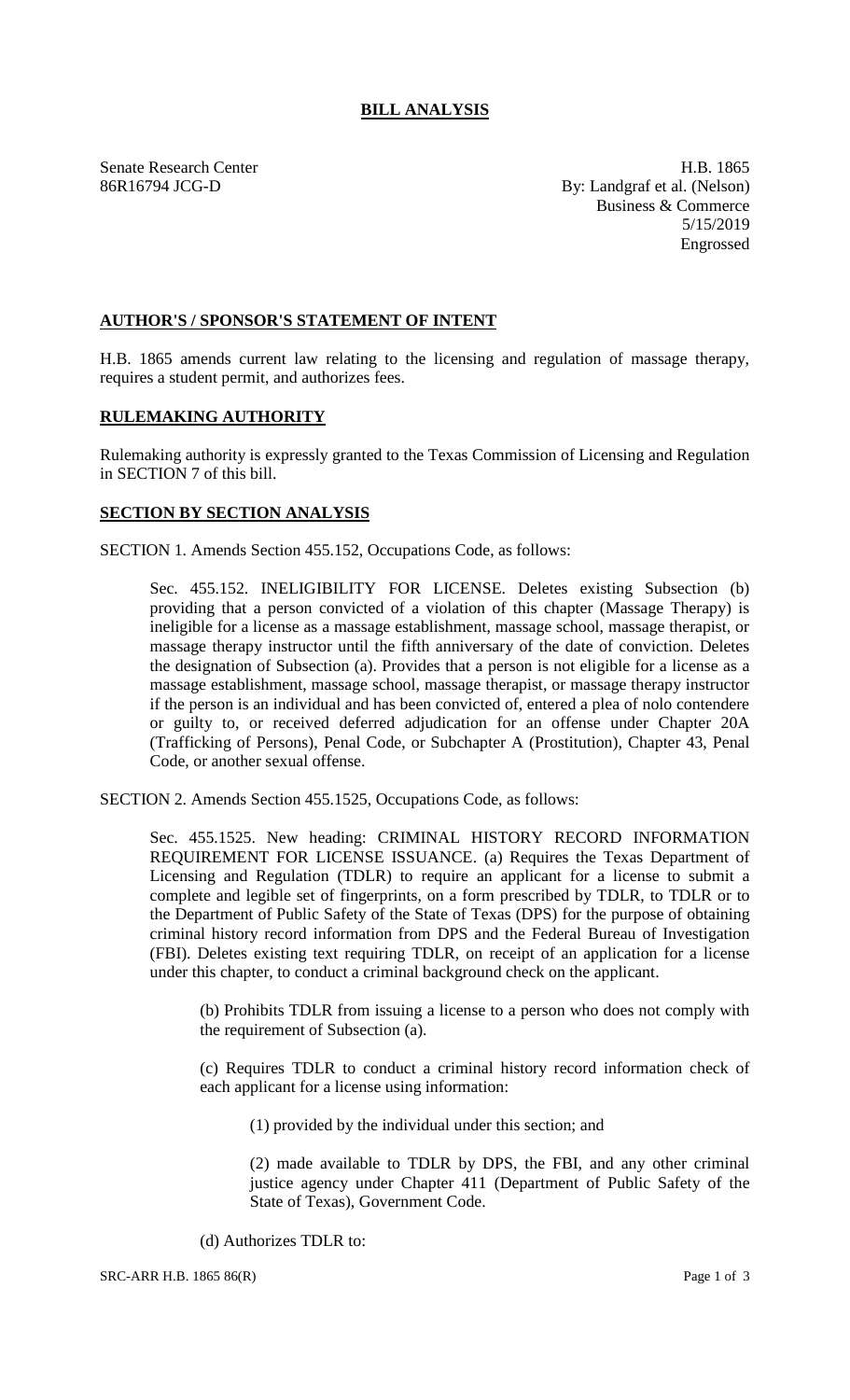(1) enter into an agreement with DPS to administer a criminal history record information check required under this section; and

(2) authorize DPS to collect from each applicant the costs incurred by DPS in conducting the criminal history record information check.

(e) Requires the applicant, for purposes of this section, if the applicant for a license is an entity, to submit fingerprints as required by Subsection (a) for each individual who:

(1) personally or constructively holds, including as the beneficiary of a trust:

(A) at least 10 percent of the entity's outstanding stock; or

(B) more than \$25,000 of the fair market value of the entity;

(2) has the controlling interest in the entity;

(3) has a direct or indirect participating interest through shares, stock, or otherwise, regardless of whether voting rights are included, of more than 10 percent of the profits, proceeds, or capital gains of the entity;

(4) is a member of the board of directors or other governing body of the entity; or

(5) serves as:

(A) an elected officer of the entity; or

(B) a general manager of the entity.

SECTION 3. Amends Section 455.160(h), Occupations Code, to require, rather than authorize, TDLR, on receipt of a request for a renewal of a license issued under this chapter, to conduct a criminal background check under Section 455.1525 (Criminal Background Checks).

SECTION 4. Amends Subchapter D, Chapter 455, Occupations Code, by adding Section 455.161, as follows:

Sec. 455.161. STUDENT PERMIT; ELIGIBILITY. (a) Requires TDLR to require a student enrolled in a massage school in this state to hold a permit stating the student's name and the name of the school. Requires the permit to be displayed in a reasonable manner at the school.

(b) Requires TDLR to issue a student permit to an applicant who submits an application to TDLR for a student permit accompanied by any required fee.

(c) Requires an applicant for a student permit described by this section to:

(1) submit an enrollment application to TDLR in a form and manner prescribed by TDLR; and

(2) satisfy other requirements specified by TDLR.

SECTION 5. Amends Subchapter E, Chapter 455, Occupations Code, by adding Section 455.2035, as follows:

Sec. 455.2035. REPORTS TO DEPARTMENT. (a) Requires a massage school to maintain a monthly progress report regarding each student attending the school. Requires

SRC-ARR H.B. 1865 86(R) Page 2 of 3